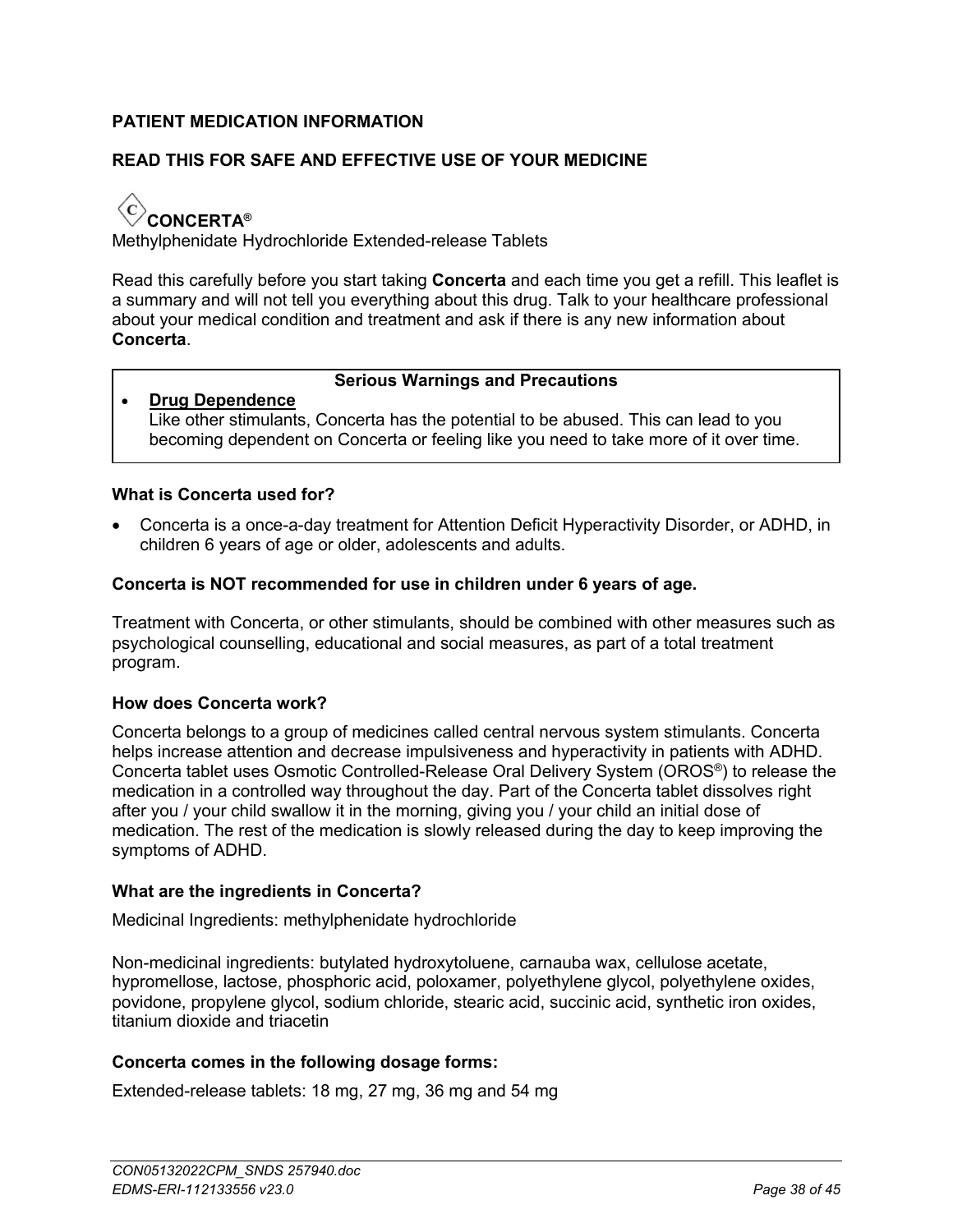# **Do not use Concerta if you/your child:**

- are allergic to methylphenidate hydrochloride or any of the other ingredients in Concerta;
- have glaucoma (an eye disease with increased pressure in the eye);
- have symptomatic cardiovascular disease;
- have moderate to severe high blood pressure;
- have advanced arteriosclerosis (hardened arteries);
- have hyperthyroidism (an overactive thyroid gland); or
- are taking or have recently taken (in the past 14 days) any medications from a group called monoamine oxidase inhibitors (MAOIs)

### **To help avoid side effects and ensure proper use, talk to your healthcare professional before you take Concerta. Talk about any health conditions or problems you may have, including if you/your child:**

- have structural heart abnormalities, cardiomyopathy, serious heart rhythm abnormalities or other serious heart problems;
- have or have a family history of tics (movements or sounds that you cannot control) or Tourette's syndrome;
- have or have a family history of mental health problems, including:
	- o psychosis,
	- o mania,
	- o bipolar disorder,
	- o depression, or
	- o suicide;
- are aggressive, anxious or agitated, or feel more aggressive, anxious or agitated than usual;
- have mild high blood pressure;
- take blood pressure medications;
- take cold, allergy or other drugs that can affect blood pressure;
- have a narrowing or blockage of your gastrointestinal tract (your esophagus, stomach, or small or large intestine);
- have a family history of sudden death or death related to heart problems;
- do strenuous exercise;
- take other medications for ADHD;
- have or have had any disorder of the blood vessels in the brain (e.g., aneurysm, stroke, vasculitis);
- have a history of drug dependence or alcoholism
- are unable to swallow tablets whole
- are pregnant, think you are pregnant or are planning to become pregnant
- are breastfeeding or plan to breastfeed. Concerta can pass through your breast milk. You should consult with your healthcare professional to determine if you should stop breastfeeding or discontinue Concerta.

# **Other warnings you should know about:**

**Dependence and tolerance:** Like other stimulants, Concerta has the potential to be abused, leading to dependence and tolerance. If you have a history of drug or alcohol abuse, talk to your healthcare professional. Do not change your dose or stop taking Concerta without first talking to your healthcare professional. If you stop taking Concerta, you will need careful supervision because you may feel very depressed.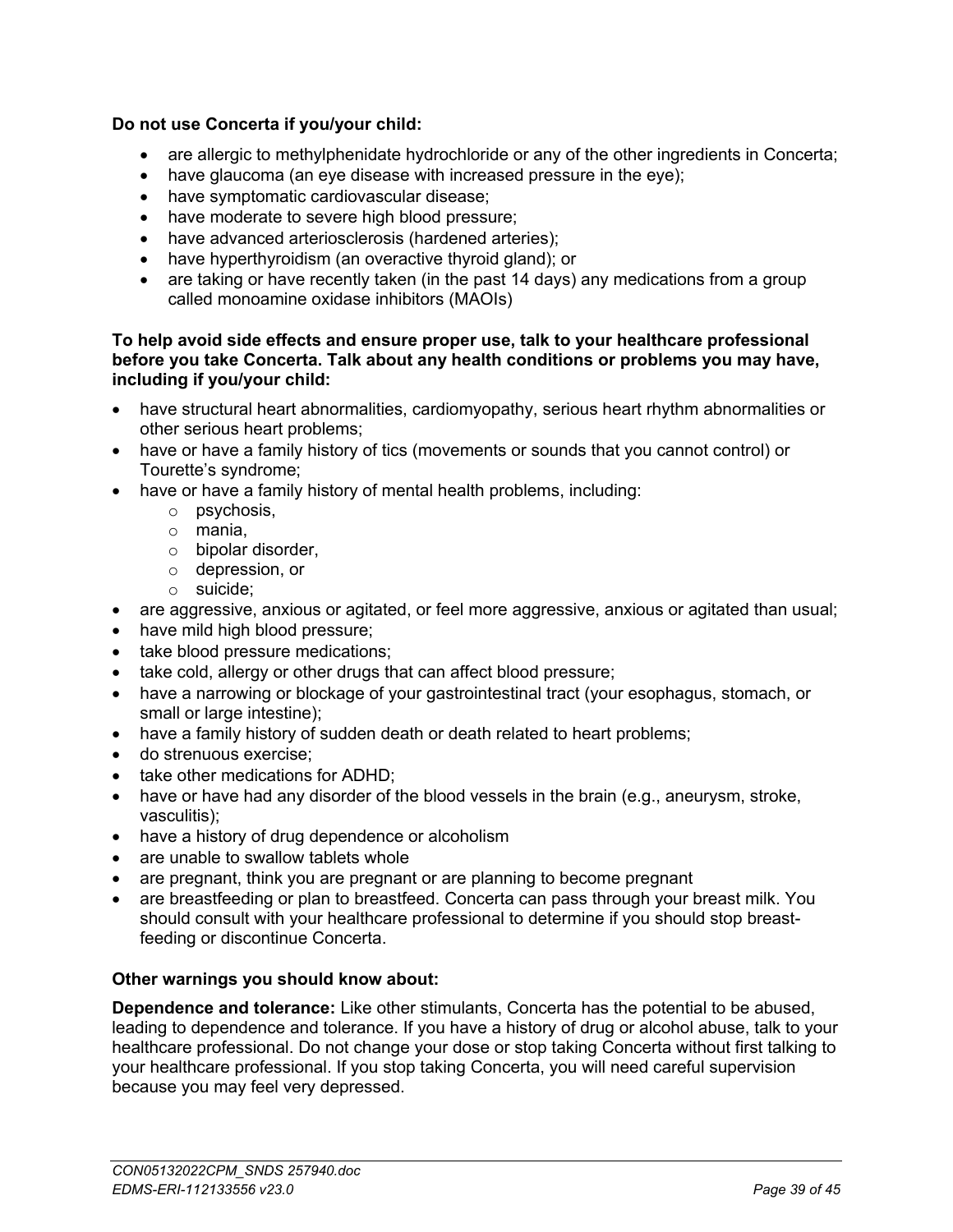**Driving and using machines:** Concerta can affect your ability to drive and use tools or machinery. You should not drive or use tools or machinery until you know how you respond to Concerta.

**Growth in children:** Slower growth (weight gain and/or height) has been reported with longterm use of methylphenidate hydrochloride in children. Your healthcare professional will carefully watch your child's height and weight. If your child is not growing or gaining weight as expected, your healthcare professional may stop treatment.

### **The following have been reported with use of Concerta and other medicines used to treat ADHD.**

**Heart-related problems:** The following heart related problems have been reported in people taking medication to treat ADHD, like Concerta:

- sudden death in patients who have heart problems or heart defects
- stroke and heart attack in adults
- increased blood pressure and heart rate

Sudden death has been reported in association with stimulant drugs for ADHD treatment in children with structural heart abnormalities. Concerta generally should not be used in children, adolescents or adults with known structural heart abnormalities.

Tell your healthcare professional if you or your child have any heart problems, heart defects, high blood pressure, or a family history of these problems.

Your healthcare professional will check:

- you for heart problems before starting Concerta
- your blood pressure and heart rate regularly during treatment with Concerta

### **Seek immediate medical help if you have any signs of heart problems such as chest pain, shortness of breath, or fainting while taking Concerta.**

**Mental health problems:** The following mental health problems have been reported in people taking medicine to treat ADHD like Concerta:

- new or worse thoughts or feelings related to suicide (thinking about or feeling like killing yourself) and suicide actions (suicide attempt, suicidal ideation and completed suicide)
- new or worse symptoms of bipolar disorder (extreme mood swings, with periods of impulsiveness or unusual excitement, switching between periods of sadness)
- new or worse aggressive behaviour or hostility
- new psychotic symptoms (such as hearing voices, believing things that are not true, being suspicious)

These new or worse mental symptoms may be more likely to occur if you/your child have mental disorders that you may or may not know about. Tell your doctor about any mental problems or about any personal or family history of suicide, bipolar illness, or depression you or your child have.

A small number of patients taking ADHD drugs may experience unusual feelings of agitation, hostility or anxiety, or have impulsive or disturbing thoughts such as thoughts of suicide, selfharm or harm to others. Those suicidal thoughts or behaviors may occur at any time during treatment, particularly at the start or during dose changes, and also after stopping Concerta.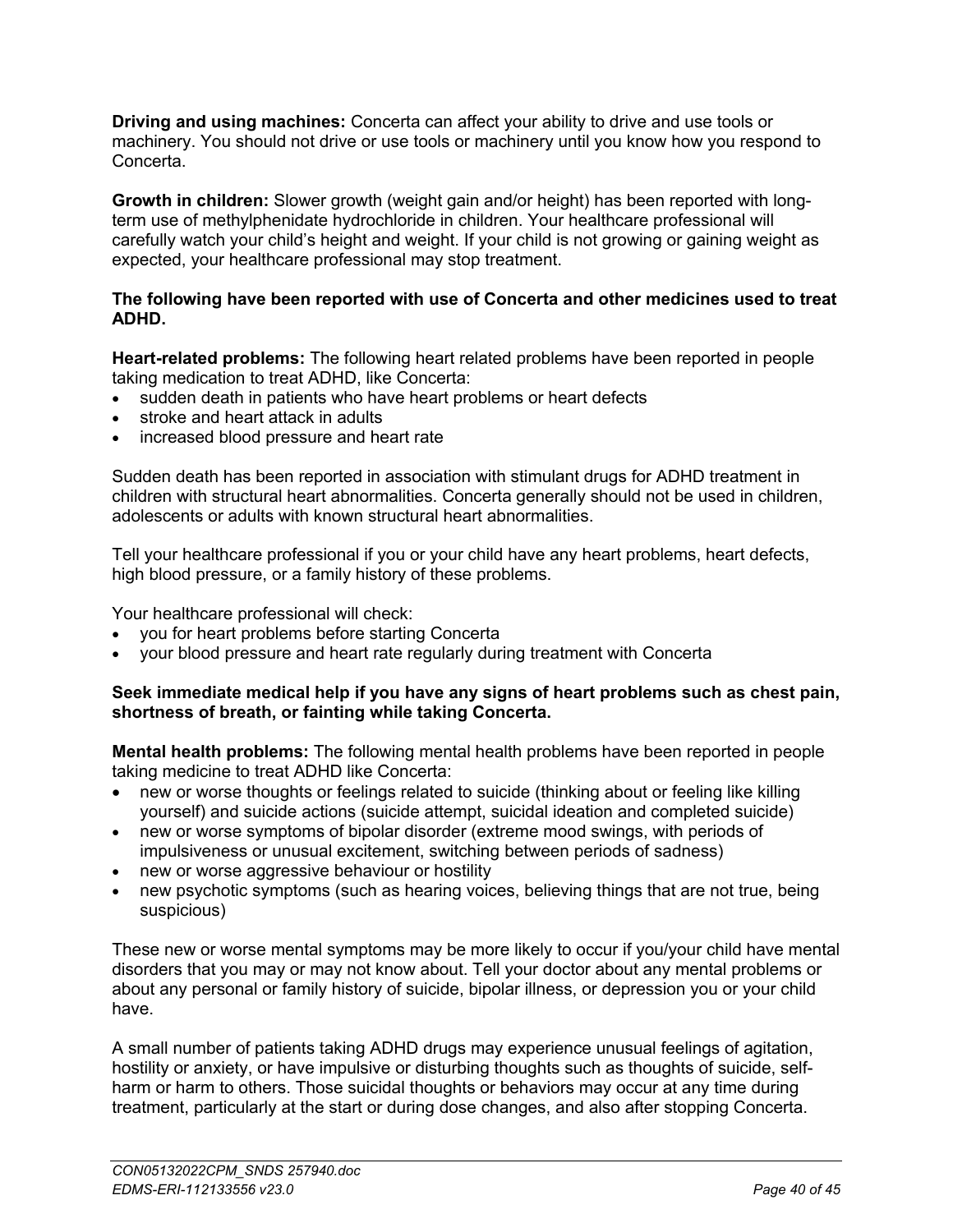#### **Should this happen to you, or to those in your care if you are a caregiver or guardian, consult your doctor immediately. Close observation by a doctor is necessary in this situation.**

**Raynaud's Phenomenon:** Stimulants used to treat ADHD, such as Concerta, are associated with Raynaud's Phenomenon. During treatment with Concerta, your healthcare professional may check for problems with the circulation in your fingers and toes, including numbness, feeling cold or pain.

**Serotonin toxicity (also known as Serotonin Syndrome):** Serotonin toxicity is a rare but potentially life-threatening condition. It can cause serious changes in how your brain, muscles and digestive system work. You may develop serotonin toxicity if you take Concerta with certain anti-depressants or migraine medications. Serotonin toxicity symptoms include:

- fever, sweating, shivering, diarrhea, nausea, vomiting;
- muscle shakes, jerks, twitches or stiffness, overactive reflexes, loss of coordination;
- fast heartbeat, changes in blood pressure;
- confusion, agitation, restlessness, hallucinations, mood changes, unconsciousness, and coma.

**Testing and check-ups:** Your healthcare professional may do tests before you start and during treatment with Concerta. These tests may include:

- tests that check for problems in the heart or brain
- tests that check your blood pressure and heart rate
- blood tests to check complete blood count, platelet counts and liver enzymes

### **Tell your healthcare professional about all the medicines you take, including any drugs, vitamins, minerals, natural supplements or alternative medicines.**

### **Serious Drug Interactions**

### **Do not take Concerta if you:**

• are taking or have recently taken (in the last 14 days) any MAOIs such as phenelzine, tranylcypromine, or moclobemide as you may have serious side effects.

### **The following may interact with Concerta:**

- alcohol;
- medicine for depression or anxiety called 'selective serotonin reuptake inhibitors' (SSRIs) or 'serotonin and norepinephrine reuptake inhibitors' (SNRIs);
- clonidine; used to treat ADHD;
- medicines used to manage psychosis (antipsychotic)
- medicines used to treat depression such as amitriptyline, imipramine and fluoxetine;
- medicines used to prevent seizures such as phenobarbitone, phenytoin, carbamazepine and primidone;
- medicines used to prevent blood clots (commonly called "blood thinners"), such as warfarin;
- medicines used to increase blood pressure;
- medicines used to treat high blood pressure;
- anesthetics on the day of an operation, as there is a chance of a sudden rise in blood pressure and heart rate during the operation.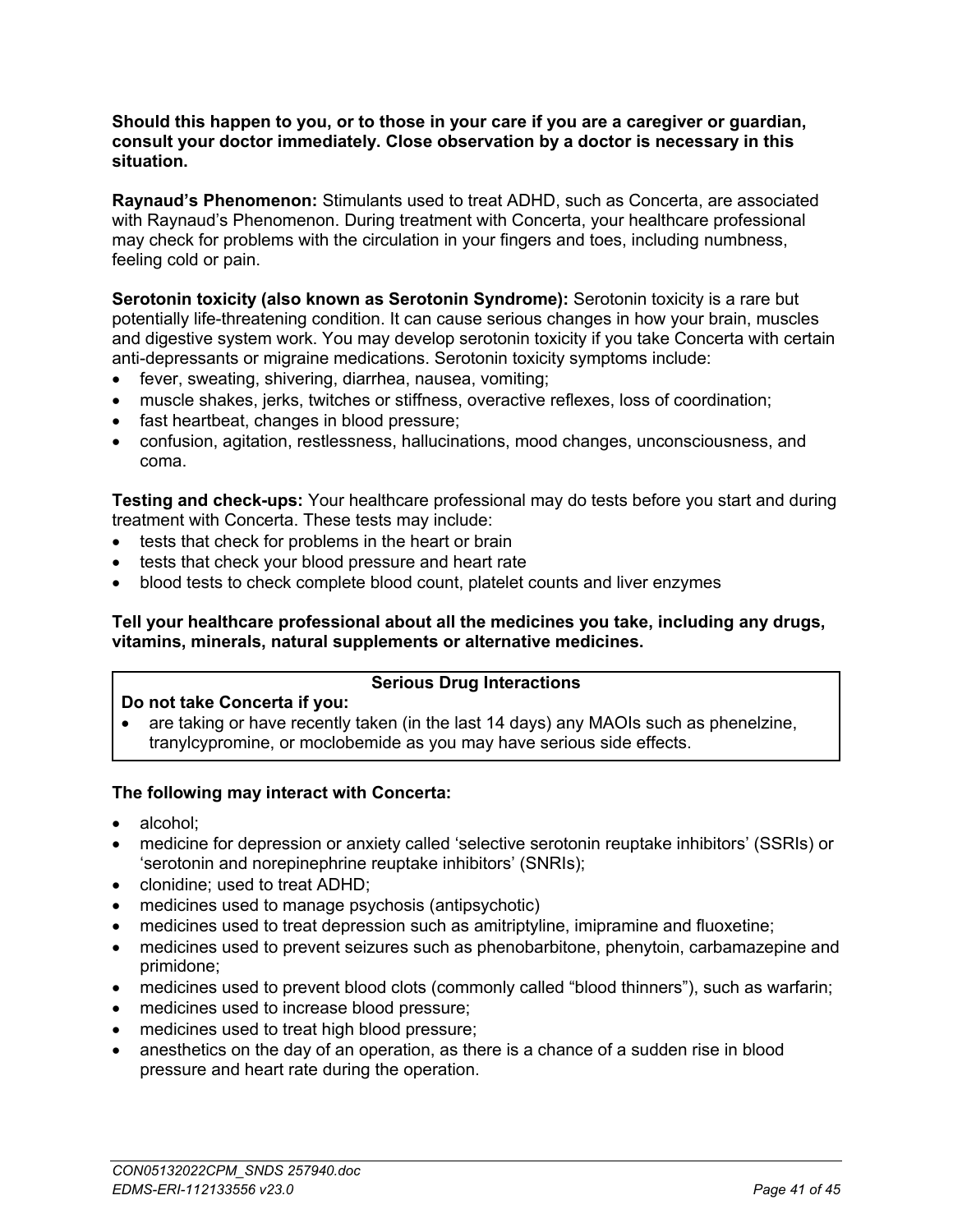#### **How to take Concerta:**

- **Do not chew, crush, or divide the tablets**. Swallow Concerta tablets whole with water or other liquids, such as milk or juice.
- Take Concerta once each day in the morning with or without food.
- The Concerta tablet does not dissolve completely after all the drug has been released, and you / your child may sometimes notice it in your / your child's stool. Do not be concerned, this is normal.
- As with all medicines, never share Concerta with anyone else.

#### **Usual dose:**

Your healthcare professional will decide the dose that is right for you/your child. Always follow the directions of your healthcare professional and never change the dose or stop taking Concerta without discussing it with your healthcare professional first.

Take Concerta in the morning exactly as prescribed. Your healthcare professional may adjust the dose until it is right for you / your child. From time to time, your healthcare professional may interrupt your / your child's treatment to check your / your child's symptoms while you / your child are not taking the drug.

### **Overdose:**

If you think you, or a person you are caring for, have taken too much Concerta, contact a healthcare professional, hospital emergency department, or regional poison control centre immediately, even if there are no symptoms.

#### **Missed Dose:**

If you forget to take your dose in the morning, wait until the next day and take the usual dose at the usual time in the morning. Do not take an afternoon dose. Do not double the dose to make up for the missed dose.

### **What are possible side effects from using Concerta?**

These are not all the possible side effects you may have when taking Concerta. If you experience any side effects not listed here, tell your healthcare professional.

Side effects may include:

- headache
- sleeplessness
- dizziness
- nervousness
- anxiety
- irritability
- tics
- decreased appetite
- weight loss
- stomach pain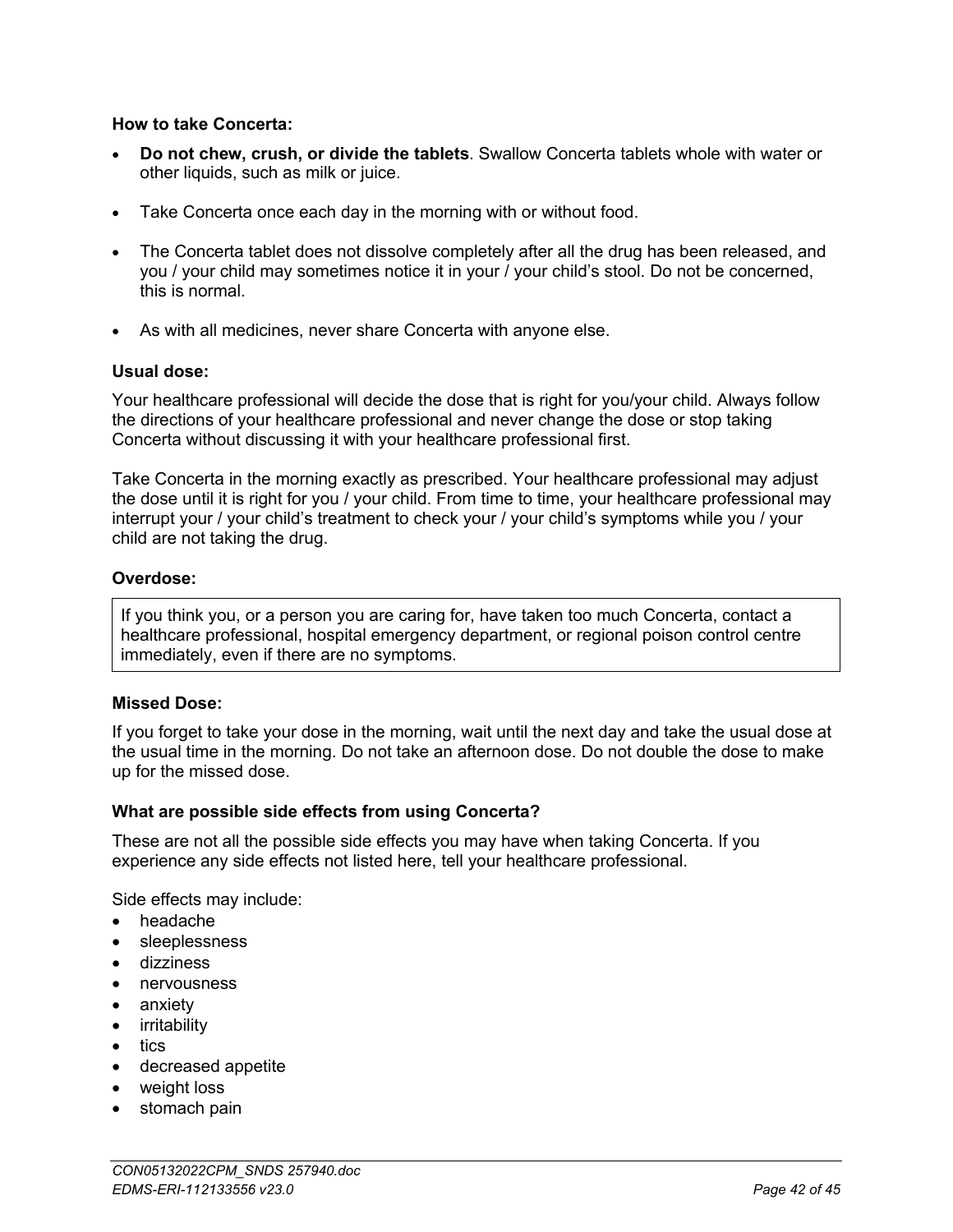- nausea
- vomiting
- dry mouth
- fast heart rate
- increased sweating
- difficulty opening the mouth (trismus)
- inability to control excretion of urine (incontinence)

| Serious side effects and what to do about them                                                                                                                                                                                                          |                                         |              |                                       |  |  |
|---------------------------------------------------------------------------------------------------------------------------------------------------------------------------------------------------------------------------------------------------------|-----------------------------------------|--------------|---------------------------------------|--|--|
| Symptom / effect                                                                                                                                                                                                                                        | Talk to your healthcare<br>professional |              | Stop taking drug<br>and get immediate |  |  |
|                                                                                                                                                                                                                                                         | Only if<br>severe                       | In all cases | medical help                          |  |  |
| <b>COMMON</b>                                                                                                                                                                                                                                           |                                         |              |                                       |  |  |
| Aggressive behaviour or hostility                                                                                                                                                                                                                       |                                         | ✓            |                                       |  |  |
| <b>Blurred vision</b>                                                                                                                                                                                                                                   |                                         | ✓            |                                       |  |  |
| <b>Hypertension</b> (high blood pressure):<br>shortness of breath, fatigue, dizziness or<br>fainting, chest pain or pressure, swelling in<br>your ankles and legs, bluish colour to your<br>lips and skin, racing pulse or fast or<br>uneven heartbeat. | ✓                                       |              |                                       |  |  |
| <b>RARE</b>                                                                                                                                                                                                                                             |                                         |              |                                       |  |  |
| Allergic Reaction: difficulty swallowing or<br>breathing, wheezing, feeling sick to your<br>stomach and throwing up, swelling of the<br>face, lips, tongue or throat, hives or rash.                                                                    |                                         |              | ✓                                     |  |  |
| <b>VERY RARE</b>                                                                                                                                                                                                                                        |                                         |              |                                       |  |  |
| Cerebrovascular disorders (problems<br>with the blood vessels in the brain):<br>severe headaches, weakness or paralysis<br>of any body part, or problems with<br>coordination, vision, speaking, finding<br>words or with your memory, stroke           |                                         |              | ✓                                     |  |  |
| Heart problems: fast or uneven<br>heartbeat, chest pain, difficulty breathing,<br>fainting                                                                                                                                                              |                                         | ✓            |                                       |  |  |
| Liver failure: yellowing of the skin or<br>whites of the eyes (jaundice), bleeding<br>easily, swollen abdomen, mental<br>disorientation or confusion, sleepiness,<br>coma                                                                               |                                         | ✔            |                                       |  |  |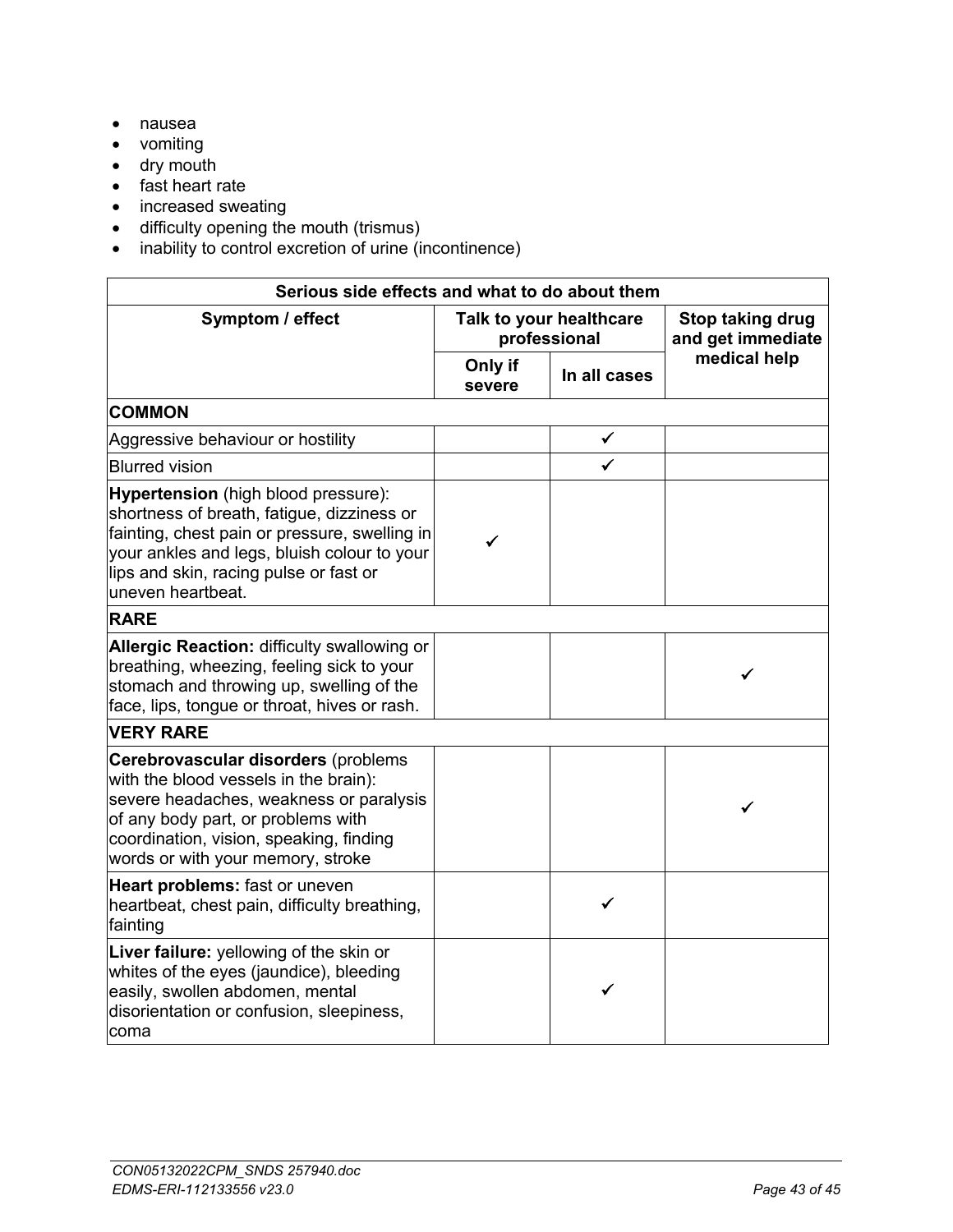| Serious side effects and what to do about them                                                                                                                                                                     |                                         |              |                                       |  |  |
|--------------------------------------------------------------------------------------------------------------------------------------------------------------------------------------------------------------------|-----------------------------------------|--------------|---------------------------------------|--|--|
| Symptom / effect                                                                                                                                                                                                   | Talk to your healthcare<br>professional |              | Stop taking drug<br>and get immediate |  |  |
|                                                                                                                                                                                                                    | Only if<br>severe                       | In all cases | medical help                          |  |  |
| New or worsening mental health<br>problems: paranoia, delusions,<br>hallucinations (seeing, feeling or hearing<br>things that are not there), mania (feeling<br>unusually excited, over-active, or<br>uninhibited) |                                         |              |                                       |  |  |
| Priapism: long-lasting (greater than 4<br>hours in duration) and painful erection of<br>the penis                                                                                                                  |                                         |              |                                       |  |  |
| Rhabdomyolysis (breakdown of<br>damaged muscle): muscle weakness,<br>muscle pain, muscle spasms, red-brown<br>coloured urine                                                                                       |                                         |              |                                       |  |  |
| Seizures (fits): uncontrollable shaking<br>with or without loss of consciousness                                                                                                                                   |                                         |              |                                       |  |  |
| <b>Suicidal behaviour:</b> thoughts or actions<br>about hurting or killing yourself.                                                                                                                               |                                         |              |                                       |  |  |
| <b>UNKNOWN</b>                                                                                                                                                                                                     |                                         |              |                                       |  |  |
| Raynaud's phenomenon (episodes of<br>reduced blood flow): cold feeling in fingers<br>and toes (and sometimes nose, lips and<br>ears), prickly or stinging feeling, change in<br>skin colour to white then blue     |                                         |              |                                       |  |  |

*If you have a troublesome symptom or side effect that is not listed here or becomes bad enough to interfere with your daily activities, tell your healthcare professional.*

# **Reporting Side Effects**

You can report any suspected side effects associated with the use of health products to Health Canada by:

- Visiting the Web page on Adverse Reaction Reporting (https://www.canada.ca/en/health-canada/services/drugs-health-products/medeffectcanada/adverse-reaction-reporting.html) for information on how to report online, by mail or by fax; or
- Calling toll-free at 1-866-234-2345.

*NOTE: Contact your health professional if you need information about how to manage your side effects. The Canada Vigilance Program does not provide medical advice.*